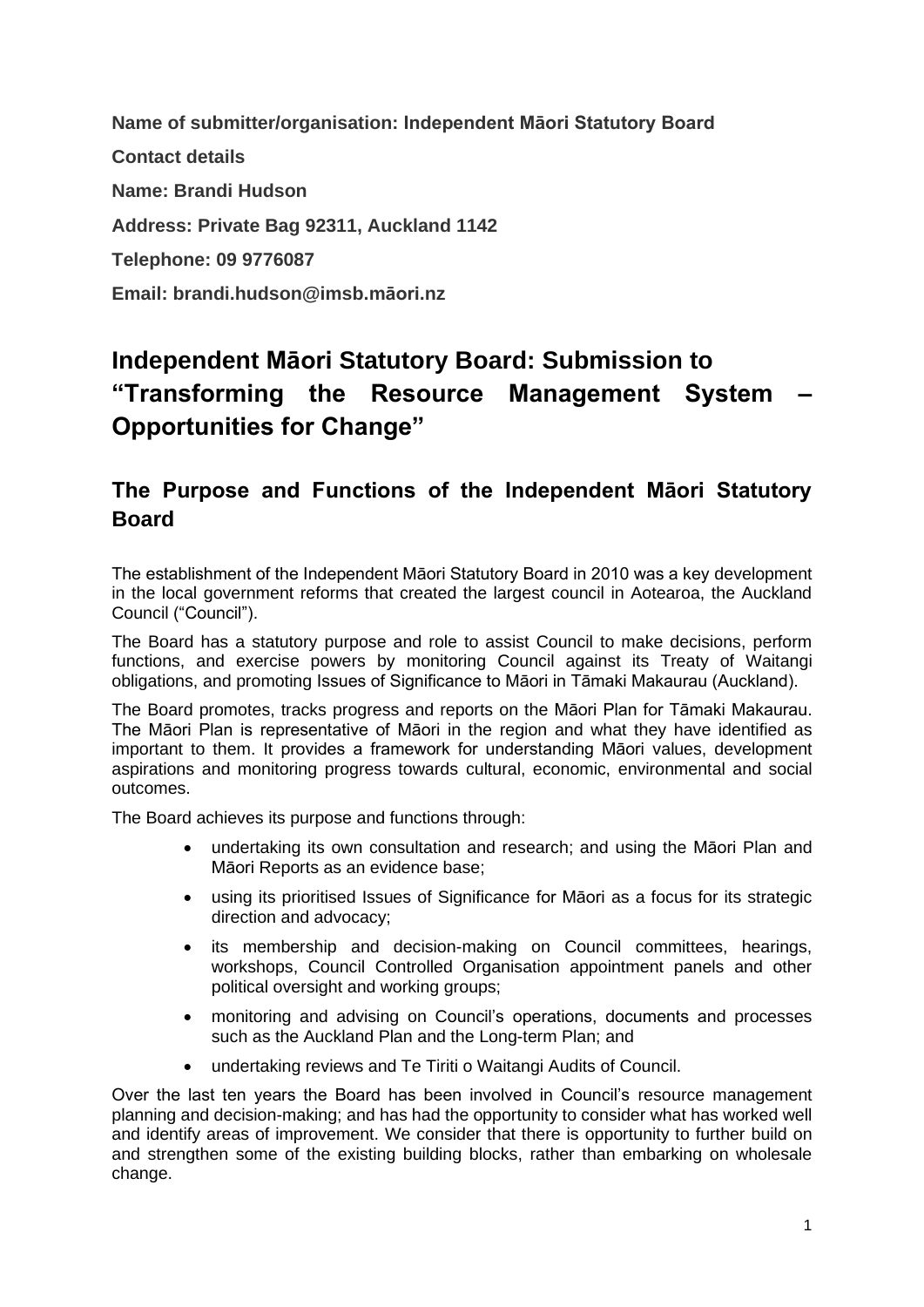## **Summary of Board Recommendations**

1. Strongly affirm an additional challenge of for the resource management system in that it has a piecemeal approach to Māori as co-decision-makers.

### **Issue 1: Legislative architecture**

- That a single decision-making framework in a separate Act be established, that applies to all aspects of local government, transport planning and environmental / resource management.
- That the decision-making framework should be enhanced to ensure that the mana of Māori as rangatira and kaitiaki in decision-making is appropriately recognised and provided for.

### **Issue 2: Purpose and principles of the RMA 1991**

That existing principles remain largely as they are, but that they are enhanced with more deliberate and direct wording about implementation and outcomes. By way of illustration:

- Section 5 could be rewritten to ensure it states clearly that it requires the setting of bottom lines.
- That section 7a and section 8 include the principle of rangatiratanga and partnership as a matter of national importance. We consider that section 8 could be expanded so the principles of the Treaty are spelt out in more detail – as per the next section.

## **Issue 3: Recognising Te Tiriti o Waitangi / the Treaty of Waitangi and Te Ao Māori**

- That the functions and responsibilities of local government should be consistent and give effect to the principles of Te Tiriti o Waitangi and the Treaty of Waitangi.
- That the principle of rangatiratanga and partnership be addressed by empowering Māori to co-govern and co-manage with local authorities their environment, land, waterways and fisheries.
- That delegated responsibilities to local government should include upholding Treaty rights and interests of Māori.
- That section 8 raise the legal status of Treaty provisions from "take into account" to "give effect and provide for Te Tiriti o Waitangi". In addition, section 8 could include further articulation of Treaty principles to avoid confusion and aid interpretation.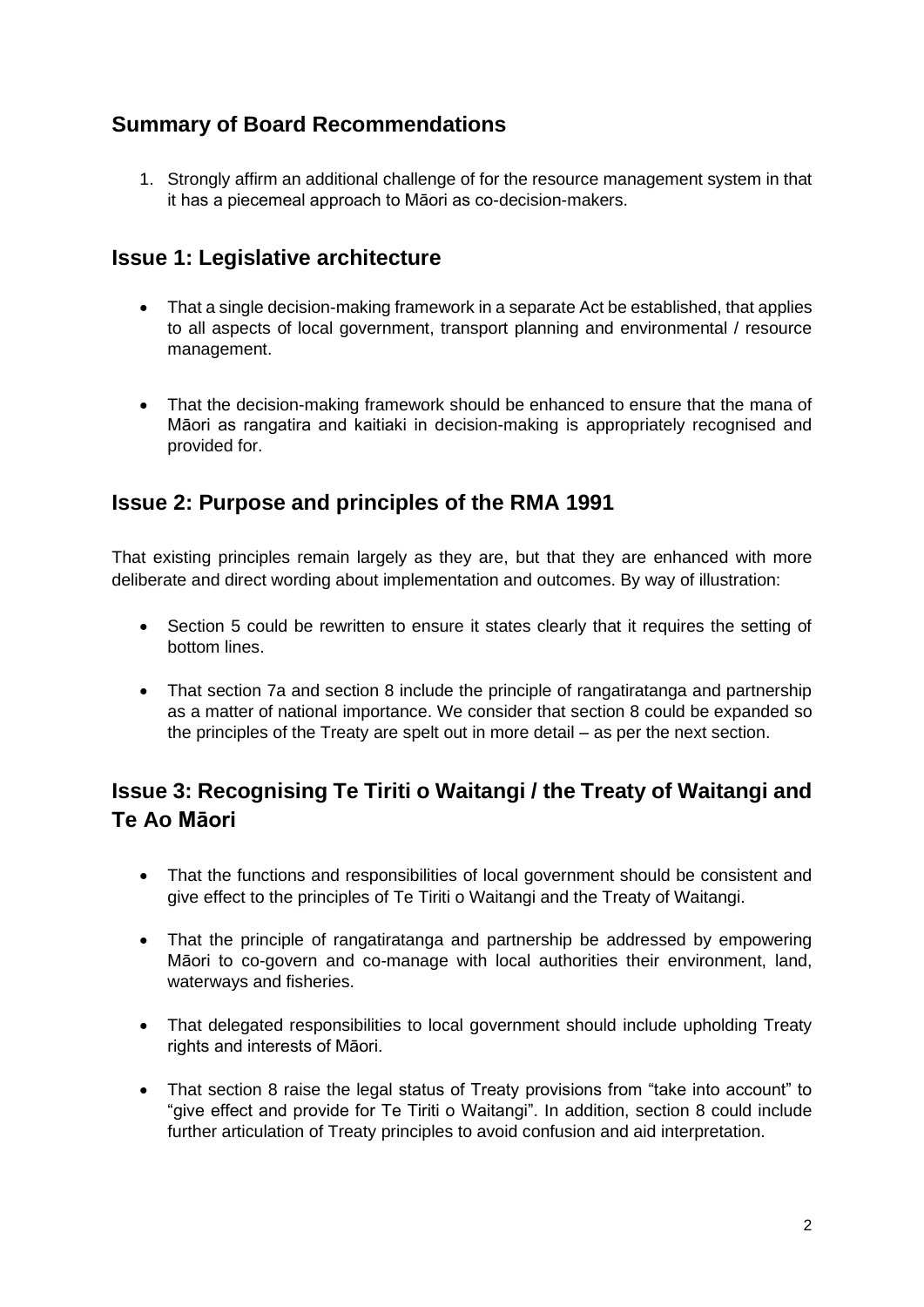- That the Te Tiriti o Waitangi provision include mechanisms to audit performance and effectiveness of authorities, similar to the role of the Independent Māori Statutory Board (LGA 2009) at a national and regional level, to ensure that all parties are meeting their legislative obligations.
- That Iwi authorities be provided with funding to support their participation and contribution to resource management decisions and processes.
- That existing provisions related to the inclusion of Iwi planning documents be strengthened and include funding mechanisms to support the development and implementation of plans in Council planning processes.

## **Issue 4 and 7: Strategic integration across the resource management system and policy and planning framework**

- That the existing legal provision for Iwi documents be significantly strengthened and provided for in Council planning documents and processes.
- That there be some legal provisions, principles and expectations to strengthen and /or establish:
	- Spatial planning complemented by a Māori Spatial Plan (building on the Independent Māori Statutory Board Māori Plan approach)
	- The relationship of the Spatial Plan, Unitary Plan, second order plans and the medium and long-term funding pathways and budgets e.g. LTP and departmental budgets
	- The provisions for Iwi Management Plans or Iwi documents
	- The relationships of the two arms of government and their relationship with Māori
	- Parameters on how the two arms on government work together with the Treaty partners in the resource management system to develop a spatial plan**.**

### **Issue 5: Addressing climate change and natural hazards**

• That any resource management legislation enacted to address climate change and natural hazards uphold Treaty obligations and enhance rangatiratanga and kaitiakitanga of Mana Whenua, Iwi and Hapū and their tribal territory.

### **Issue 6: National direction**

- That the revised resource management system establish a National Policy Statement to guide authorities on provisions related to giving effect to Te Tiriti o Waitangi and the Treaty of Waitangi.
- That the revised resource management system establish a National Policy Statement to guide authorities on spatial planning that also includes guidance on recognition and protection of Māori cultural landscapes e.g maunga in Tāmaki Makaurau.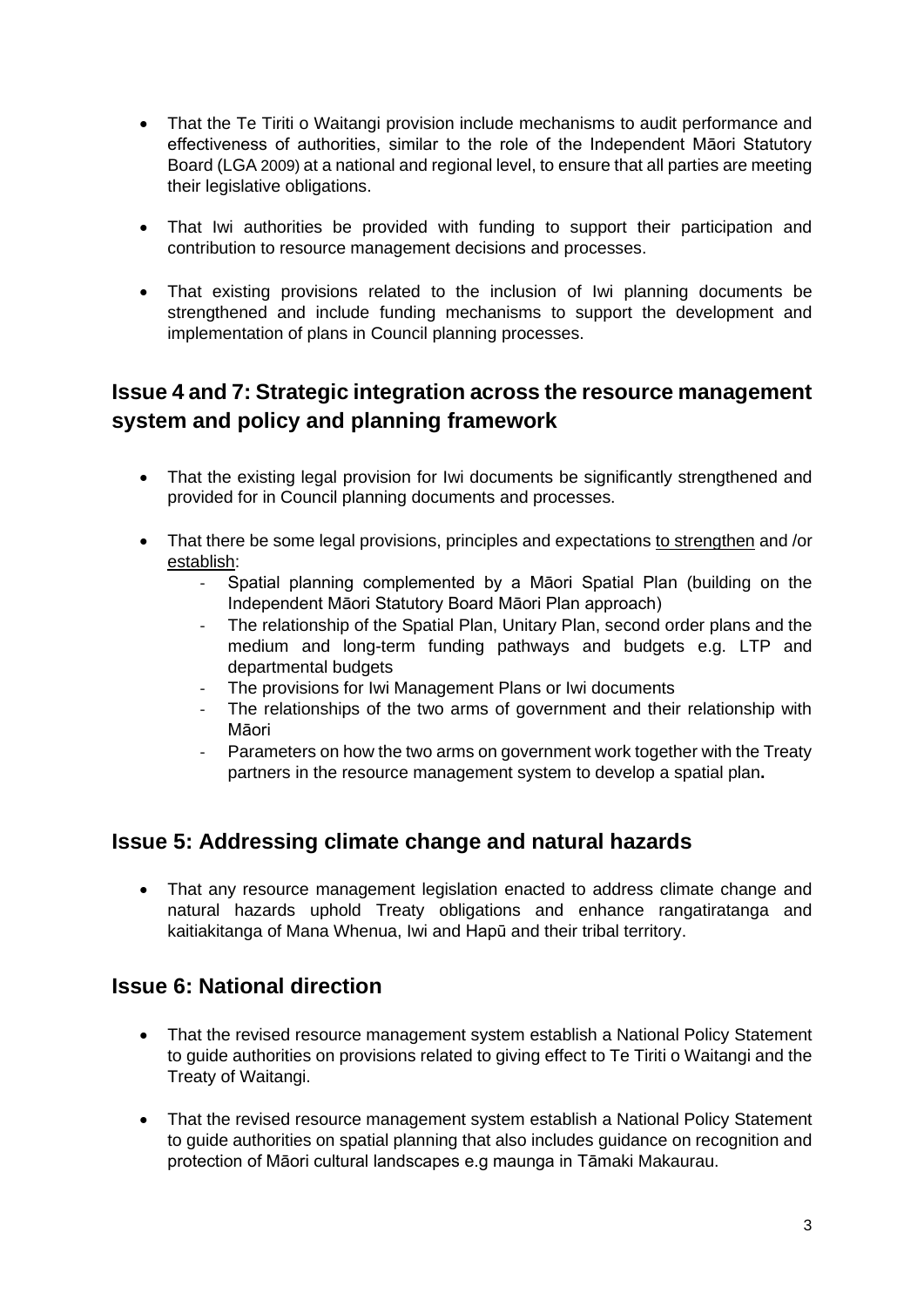## **Issue 11: System monitoring and oversight**

• That the panel consider the issues and proposed solutions outlined in this submission to improve Issue 11 – System monitoring and oversight.

## **Issue 12 and 13: Compliance, monitoring and enforcement and Institutional Roles and Responsibilities**

Note that three levels of direction-setting, monitoring and reporting are required for the Resource Management System and that:

- That a new national body that includes a Māori Board (with members selected by an iwi selection panel) is established that sets direction for the resource management system and undertakes audits of performance including meeting Treaty responsibilities.
- That key government departments are responsible for setting expectations, standards and guidance, and measures / bottom lines for the four wellbeing.
- That local government operates at a regional level as unitary councils with a Māori Board (with members selected by an iwi selection panel) or using a unitary council model.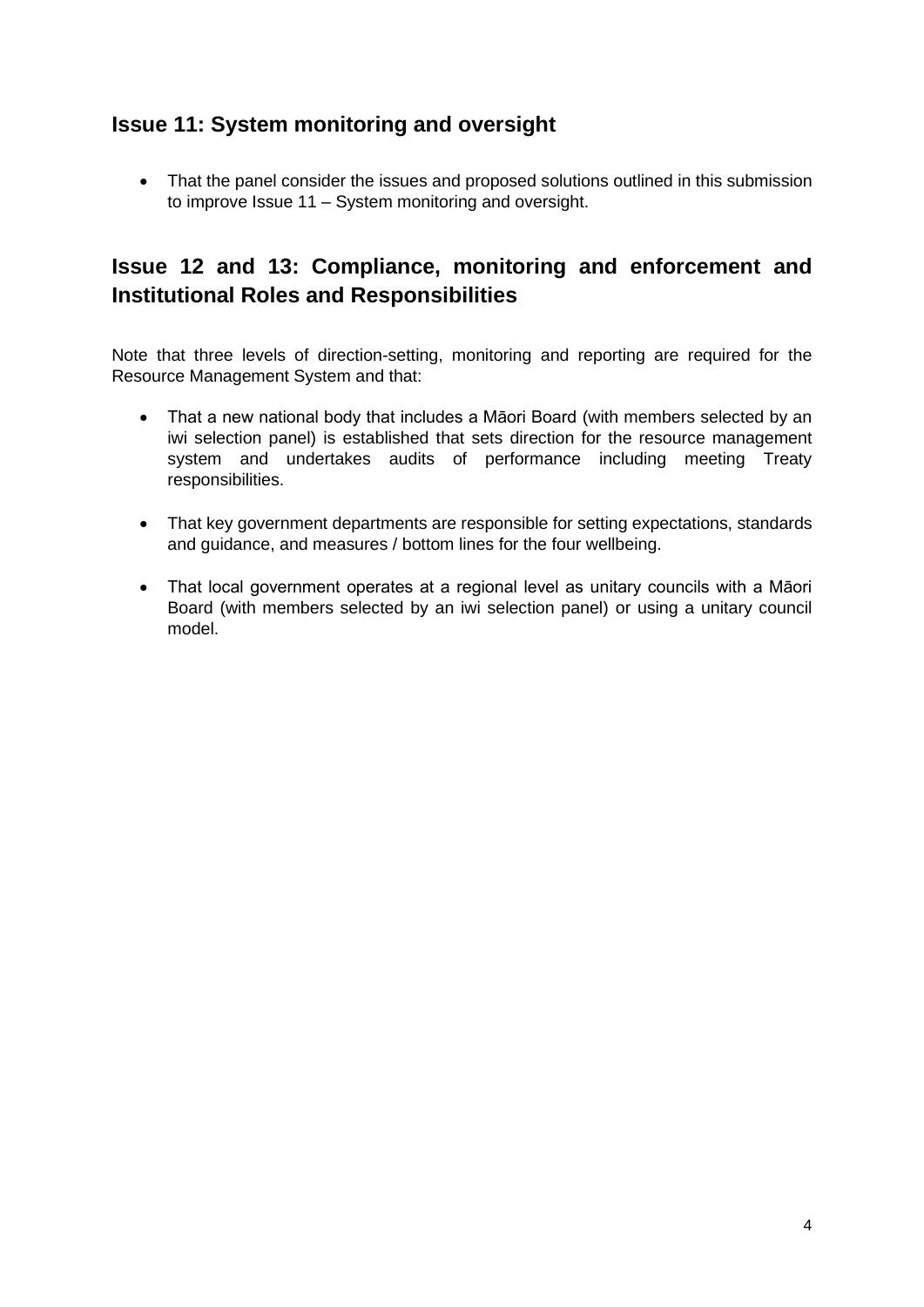## **Challenges facing the resource management system**

### **1. The resource management system has a piecemeal approach to Māori as co-decision-makers**

The Board agrees with the identified challenges presented on pp11-13. In addition, the piecemeal approach to Māori decision-making in resource management decisions is a major challenge. It is important that discussions about a transformed resource management system consider how this challenge can be addressed in a revised system. Any future resource management system should, as a minimum, emulate and extend on progressive relationship agreements made through Treaty Settlements to recognise and provide for Iwi, Hapū and Māori interests and rights. This includes broadening co-governance and co-management arrangements to include Māori as decision-makers in both central and local government decisions.

Currently, legislative directives promote Māori participation in decision-making processes rather than being at the table as decision-makers. If Māori are not involved as decision-makers within their respective tribal territories, then the system:

- fails to give effect to Te Tiriti o Waitangi in upholding 'rangatiratanga<sup>1</sup> of Iwi and Hapū'. At this point in time the Crown has established a number of co-governance arrangements with Māori as a benchmark for expressing Crown's Treaty partnership with Māori. Any revised resource management system should support this progress and reflect this development to ensure "that decisions made in respect of their ancestral land, taonga and wāhi tapu are the correct ones"<sup>2</sup> and consistent with Te Tiriti o Waitangi.
- diminishes the ability of authorities to co-design solutions which include mātauranga Māori to address pressing resource management challenges and issues outlined in the "Opportunities for Change- Issues and Options Paper".

#### **The Board recommends including as an issue:**

**Piecemeal approaches to Māori as decision-makers in the resource management system need to be addressed.** 

Set out below are specific comments on issues 1-7,11,12 & 13.

<sup>2</sup> Nga Uri o Wiremu Moromona Raua ko Whakarongohau Pita v Far North District Council A014/08  $(EC)$ .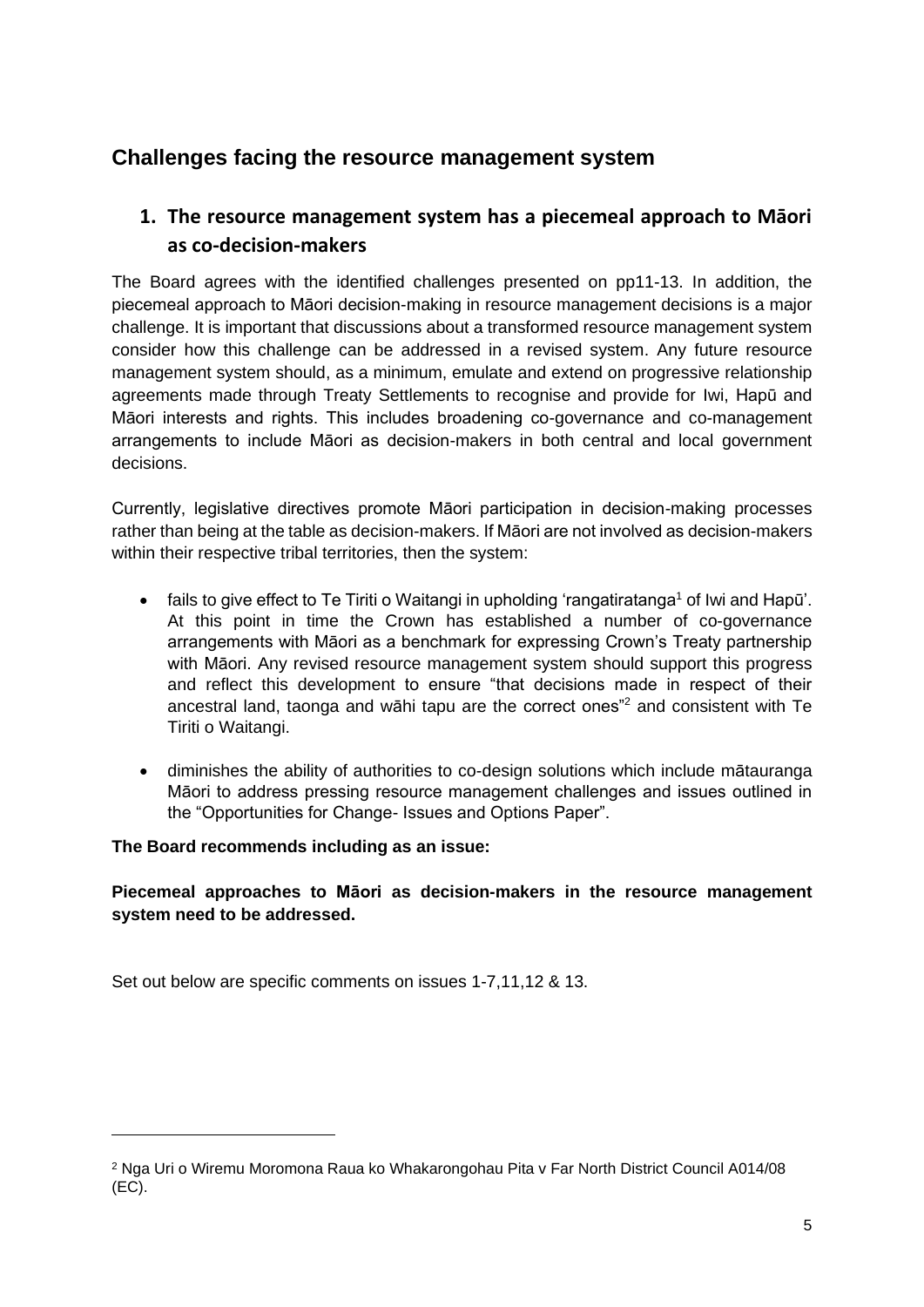## **Issue 1: Legislative architecture**

Land use (development) and environmental protection cannot be separated and need to be managed and considered holistically to achieve local, regional and national outcomes.

A holistic approach is more aligned to a Te Ao Māori worldview. A holistic approach should also strengthen the consideration of cumulative effects which is currently not being managed effectively in decision-making processes. i.e improving outcomes for people, native species and the environment, not just managing effects. It is important that land use and environmental protection is strategic and takes a long-term and intergenerational view that focusses on achieving all the wellbeing outcomes in rohe/spatial areas.

It is the view of the Independent Māori Statutory Board that a single decision-making framework in a separate Act that applies to all aspects of local government, transport planning and environmental / resource management should be put in place. The framework would incorporate all the aspects and principles of decision-making that currently sit across all the statutes that have strategic and spatial lenses. The framework should also be enhanced to ensure that the mana of Māori as rangatira and kaitiaki in decision-making is appropriately recognised and provided for. Existing provisions and practices acknowledges kaitiakitanga but not the rangatiratanga of Mana Whenua.

The Independent Māori Statutory Boardstrongly recommends that a robust decision-making framework is the first critical step in developing options to improve the RM system. This framework should establish shared ownership for achieving shared environmental and urban development outcomes over time. Māori, with their Te Ao Māori perspective and as a Treaty partner expressing their rangatiratanga, should be sitting at this decision-making table.

Elevating Mana Whenua in their decision-making role provides for a sustainable Treaty partnership. As part of the contemporary Treaty discourse and [post] Treaty Settlement era, the resource management system should at least mirror established Treaty Settlement arrangements with Mana Whenua. This requires transformative change to our current resource management system and decision-making roles.

#### **Recommendations:**

- **That a single decision-making framework in a separate Act be established that applies to all aspects of local government, transport planning and environmental / resource management should be put in place.**
- **That the decision-making framework should be enhanced to ensure that the mana of Māori as rangatira and kaitiaki in decision making is appropriately recognised and provided for.**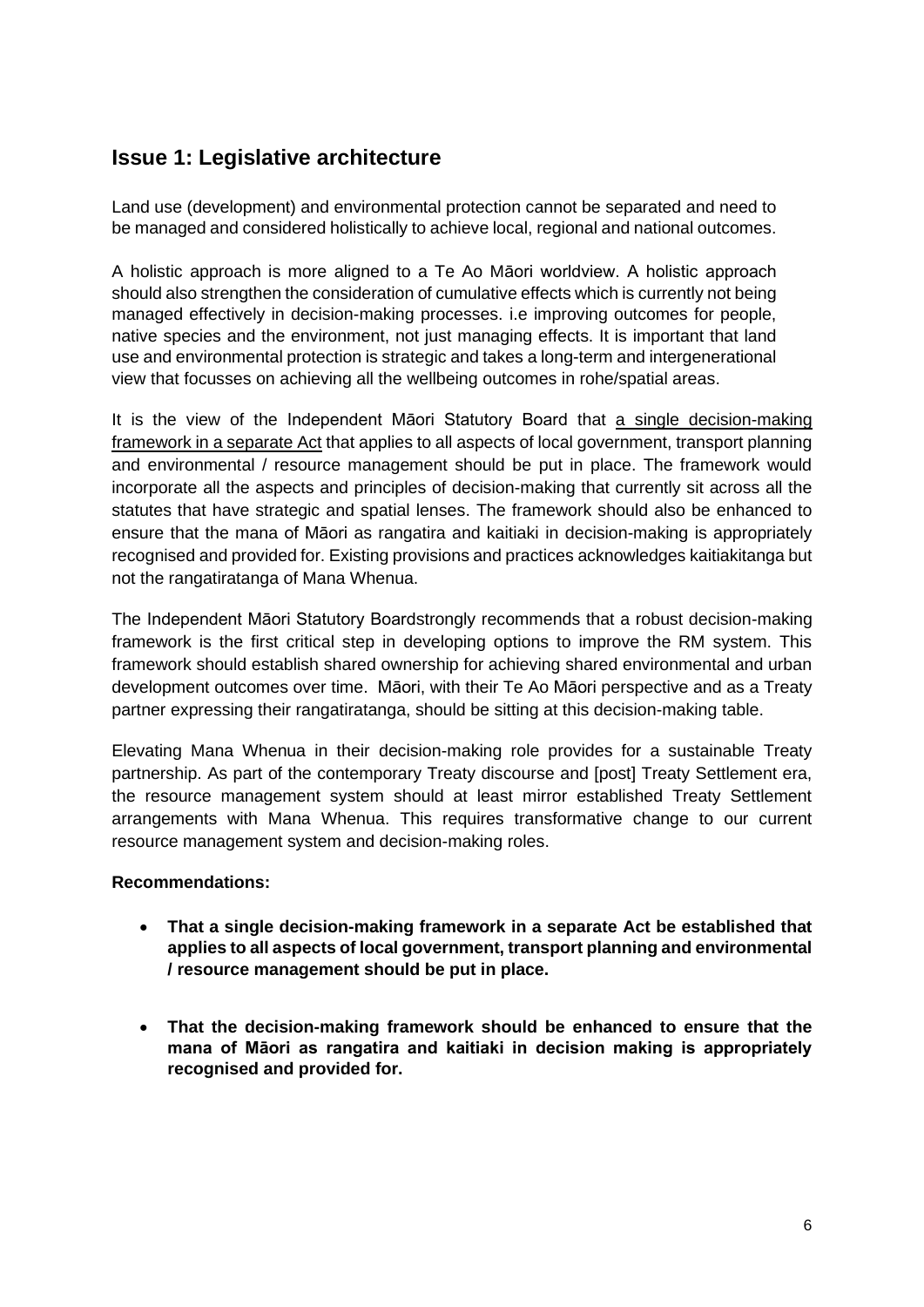## **Issue 2: Purpose and principles of the Resource Management Act 1991**

The framework across multiple statutes that apply to local government needs to re-set to be consistent. Generally all local government decision making should be subject to the same high level principles. The principles could be an amalgamation of the LGA and RMA plus parts from LTMA and other statutes that contain high level specific decision making principles. Specific requirements that are statute specific and more operational than strategic can be retained in the specific statutory regime.

#### **Decision making principles**

General decision making principles need to include:

- In relation to current resource management decision-making, keep something similar to section 5 with whatever changes are envisaged to that section and sections 6, 7 and 8.
- In relation to local government decision making (of which resource management is a component) largely keep the framework set out in the LGA 2002 including sections,14 (principles of local authorities), 39 and 40 (governance), decision making in section 48. Note also there are specific separate decision-making principles that pertain to Auckland in that legislation.
- Read and applied correctly section 5 of the RMA provides that environment limits (or biophysical bottom lines) do have explicit priority over development and other goals. However, this could be more direct as further noted below.

The Independent Māori Statutory Board considers that section 5 is intended to be used in a way that ensures the important attributes of natural resources are managed in a way and at a rate to enable people and communities to provide for their economic, social and cultural wellbeing. These four areas of wellbeing are not at the expense of the biophysical environment but are enabled because the resource management system is intended to ensure this environment is managed sustainably. While trade-offs do inevitably occur section 5 provides the framework for this when it refers to the rate of management. It is still the case, however, if a resource is degraded to a state where it can no longer sustain the matters listed in section 5 then use and development of that resource should cease until such time (if ever) the resource recovers to an enhanced state.

Unfortunately, section 5 has not been applied by decision-makers in the way intended. Some of the trade-offs that have occurred have been at the expense of the environment such that decisions to cease resource use and development were not made when they should have been made.

There has been nearly 30 years of litigation involving the meaning and application of section 5 culminating in the Supreme Court decision in *King Salmon*. The system does not need re-written as to do this would essentially re-start the whole interpretation process all over again. Instead the system needs re-setting to the way it was intended to apply in 1991. It may be some changes to section 5 are required for clarity but the key in ensuring its correct implementation is – implementation. Local authorities need direction and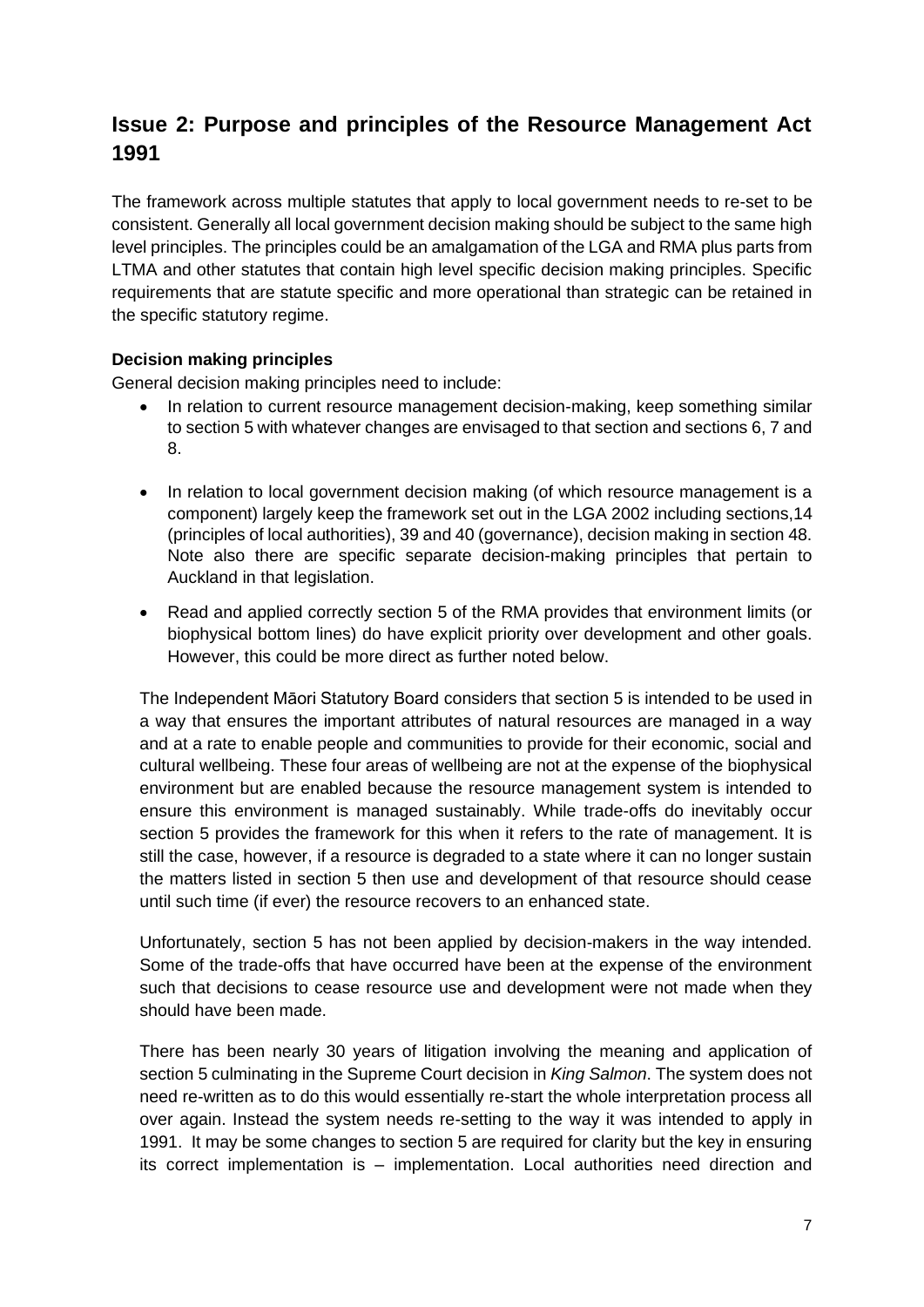guidance. Resources need to be focussed on not only implementation but monitoring and compliance – see comment further below on this matter (refer to issue 11 and 12, page 11).

#### **Recommendations:**

That existing principles remain largely as they are but they are enhanced with more deliberate and direct wording about implementation and outcomes. By way of illustration:

- **Section 5 could be rewritten to ensure it states clearly that it requires the setting of bottom lines;**
- **That section 7a and section 8 include the principle of rangatiratanga and partnership as a matter of national importance. We consider that s8 could be expanded so the principles of the Treaty are spelt out in more detail – as per the next section**

## **Issue 3: Recognising Te Tiriti o Waitangi /the Treaty of Waitangi and Te Ao Māori**

The Board agrees with the Waitangi Tribunal in stating that the RMA "has almost completely failed to deliver partnership outcomes in the ordinary course of business when the mechanisms to do so have long existed" (as referenced in the Issues and Option paper, page 26). The current resource management system does not identify the principle of rangatiratanga or provide Mana Whenua, Iwi and Hapū with the ability to exercise rangatiratanga to make resource management decisions about their tribal territory. Addressing rangatiratanga in a revised resource management system is an essential and critical component of transforming the current resource management system in Aotearoa New Zealand.

This review of the resource management system provides an opportunity to broaden and elevate the Crown's current approach for contemporary legal expressions of rangatiratanga such as the establishment of the Independent Māori Statutory Board, co-governance of defined areas and joint management forums. There is growing evidence that co-governance arrangements with Māori drive better decision-making, improve environmental outcomes and strengthen connections and relationships between people and their environment.

The findings of various reports reveal that co-management arrangements with Māori, effectively address the policy failings of the status quo system and offers an attractive governance alternative which is based on the notion of indigenous environmental ethics.<sup>3</sup> Enacting rangatiratanga through local government and Iwi co-governing resource

<sup>3</sup> Norman, P. (2011) Crown and Iwi Co-Management: A Model for Environmental Governance in New Zealand.

[http://www.kaiparaharbour.net.nz/Content/Publications/Norman2011CrownIwico\\_management\\_a\\_mo](http://www.kaiparaharbour.net.nz/Content/Publications/Norman2011CrownIwico_management_a_model_for_envtal_goverance_NZ.pdf) del for envtal goverance NZ.pdf

Auditor General Office (2016) Principles for effectively co-governing natural resources. <https://www.oag.govt.nz/2016/co-governance/docs/co-governance-amended.pdf>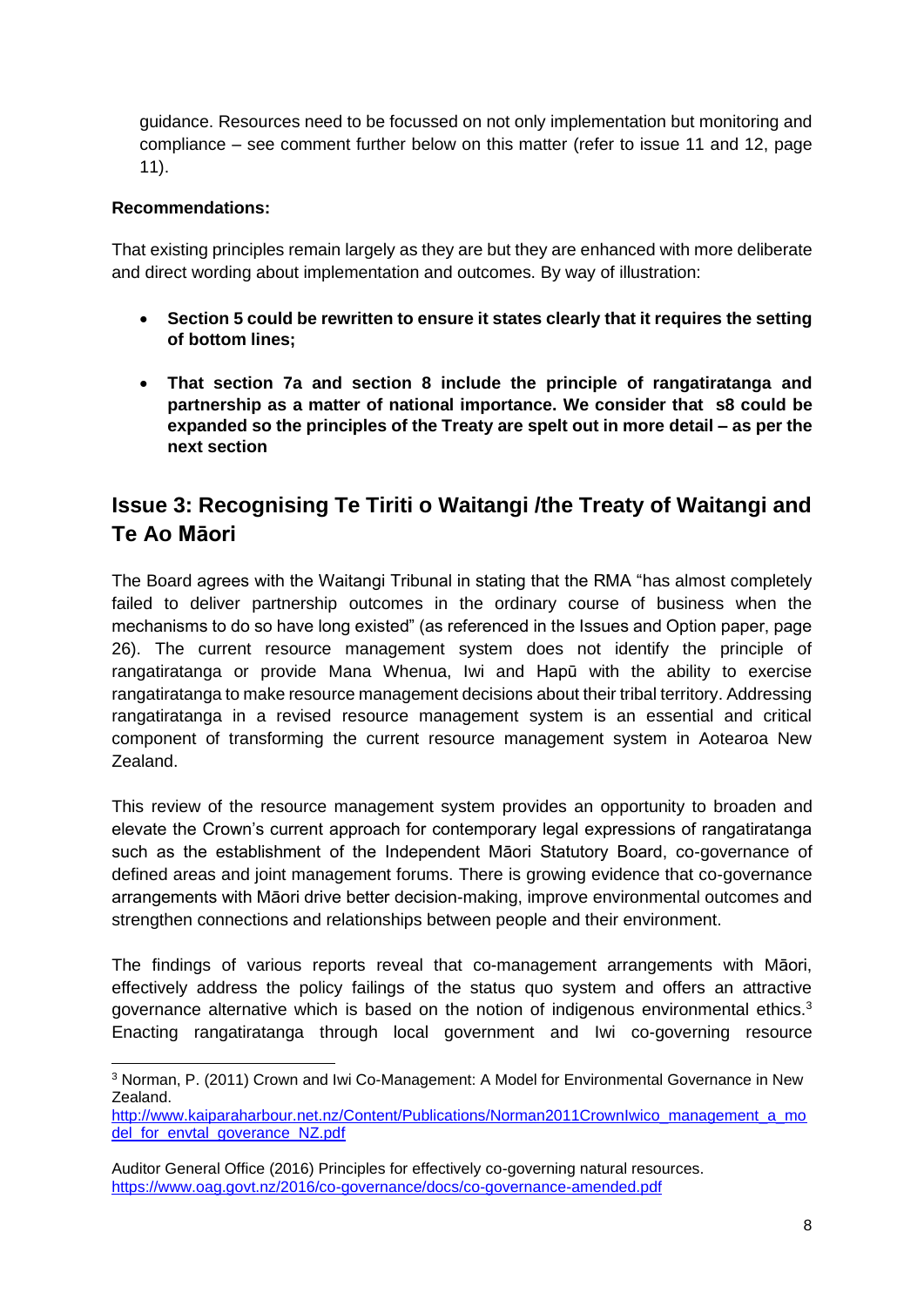management decisions will ensure Iwi and Hapū knowledge and practices are elevated to be an integral part of the resource management system. It is the Board's view that any new legislation should address the principle of rangatiratanga and partnership by enabling Māori to co-govern and co-manage with local authorities their environment, land, waterways and fisheries.

The new system also provides an opportunity to address a long held issue for Māori. This is, that the Crown has the ability to delegate authority, roles, functions and powers but does not delegate authority to local authorities to uphold Treaty responsibilities associated with resource management decisions. It is the Board's view that the delegation of responsibilities to local authorities include accountability for being consistent and giving effect to the principles of Te Tiriti o Waitangi and the Treaty of Waitangi. This clarity will greatly assist in maintaining the integrity of Crown's Treaty relationship with Māori by ensuring that local government as the Crown's delegate will realise the Treaty relationship expectations are implemented effectively at the local level.

We propose that section 8 raise the legal status of Treaty Provisions from "take into account" to "give effect to and provide for Te Tiriti o Waitangi".

By way of illustration, the Board uses a Te Tiriti o Waitangi audit to assess the performance of the various groups within Auckland Council in the context of the various statutory references to Te Tiriti o Waitangi, and to the Council's Te Tiriti o Waitangi statutory responsibilities. There have been three audits using a legislative framework/internal audit approach as well as a review into Council systems and expenditure on Māori outcomes. This resulted in Auckland Council developing a formal and politically endorsed programme of actions to address audit recommendations. Progress is reported to Council committees including monitoring oversight by the Audit and Risk Committee.

The Independent Māori Statutory Board considers its statutory purpose to assess the performance of Auckland Council using an audit approach has created strong incentives for action and correction. As the resource management system lacks structured reviews/audits with consequences we recommend that the Te Tiriti o Waitangi Audit instrument be used at a national and regional level to ensure that all parties are meeting their legislative obligations in planning (spatial and second order plans) and regulatory activities.

The RMA recognises the role of tangata whenua in various provisions of the Act. As part of achieving the purpose of the Act, consent authorities are required to consult Iwi, and to take into account planning documents prepared by them (sections 61(2A)(a), 66(2A)(a), and 74(2A)). Local authorities are directed to "take into account" Iwi planning documents when preparing and changing a regional policy statement, a regional plan or district plan. The use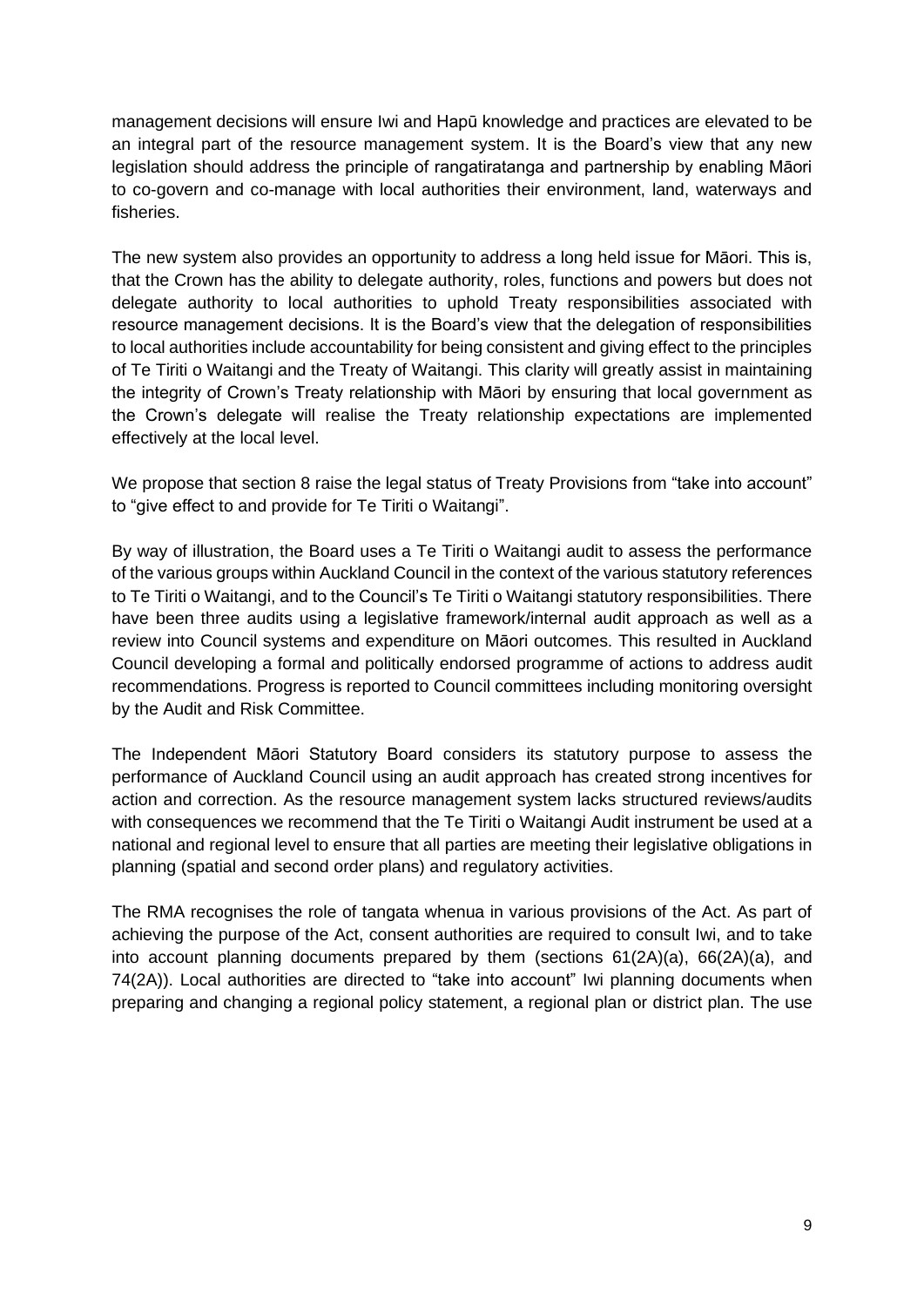and implementation of Iwi planning documents give effect to Part 2 of the RMA, particularly sections 6(e), 6(f), 6(g)<sup>4</sup>, 7(a)<sup>5</sup>, and 8.<sup>6</sup>

It is the Board's experience that councils lack specific policy guidance to "take into account" Iwi planning documents; as a result, the effectiveness of the provision has eroded.

Spatial planning has become a fundamental tool of strategic work that local authorities undertake, these spatial plans should take into account Iwi planning documents by providing for and supporting their integration into Council spatial plans. It is integral that existing provisions related to the inclusion of Iwi planning documents be strengthened. It is also necessary that funding mechanisms to support the development and implementation of plans in council planning processes are provided for.

Bay of Plenty Regional Council has also been one of the leading regions in terms of engagement with Mana Whenua. It was the first region to establish Māori constituencies with 3 Māori 'seats' established in 2004. Waikato Regional Council has since followed suit with two Māori constituencies.<sup>7</sup> The inception of Māori wards and Māori councillors to the Bay of Plenty Regional Council has been successful in providing for funding mechanisms that support council planning processes such as Council's annual Iwi Management Plan funding, Māori hearing commissioner sponsorship, biennial regional Māori conferences, Māori student internships and a Māori economic strategy. <sup>8</sup> This demonstrates the need to establish codecision-making with Māori to ensure there is systemic change aligned to Te Tiriti o Waitangi and quality decisions in the management of resources.

#### **Recommendations:**

- **That the functions and responsibilities of local government should be consistent and give effect to the principles of Te Tiriti o Waitangi and the Treaty of Waitangi.**
- **That the principle of rangatiratanga and partnership be addressed by empowering Māori to co-govern and co-manage with local authorities their environment, land, waterways and fisheries.**

 $7$  Unpublished Report Freshwater: issues and opportunities A scoping paper for the Independent Māori Statutory Board. Prepared by Gerard Willis.

<sup>4</sup> RMA Section 6 Matters of national importance

In achieving the purpose of this Act, all persons exercising functions and powers under it, in relation to managing the use, development, and protection of natural and physical resources, shall recognise and provide for the following matters of national importance…

<sup>(</sup>e)the relationship of Māori and their culture and traditions with their ancestral lands, water, sites, waahi tapu, and other taonga: (f)the protection of historic heritage from inappropriate subdivision, use, and development: (g)the protection of protected customary rights

<sup>5</sup> RMA Section 7 Other matters

In achieving the purpose of this Act, all persons exercising functions and powers under it, in relation to managing the use, development, and protection of natural and physical resources, shall have particular regard to— (a)kaitiakitanga

<sup>6</sup> RMA section 8Treaty of Waitangi

In achieving the purpose of this Act, all persons exercising functions and powers under it, in relation to managing the use, development, and protection of natural and physical resources, shall take into account the principles of the [Treaty](http://www.legislation.govt.nz/act/public/1991/0069/latest/link.aspx?search=sw_096be8ed81825f2a_7_25_se&p=1&id=DLM435834) of [Waitangi](http://www.legislation.govt.nz/act/public/1991/0069/latest/link.aspx?search=sw_096be8ed81825f2a_7_25_se&p=1&id=DLM435834) (Te Tiriti o Waitangi).

<sup>8</sup> Kataraina O'Brian and Fiona Mc Tavish, Māori Representation – Democracy in Action cited in Unpublished Report Freshwater: issues and opportunities A scoping paper for the Independent Māori Statutory Board. Prepared by Gerard Willis.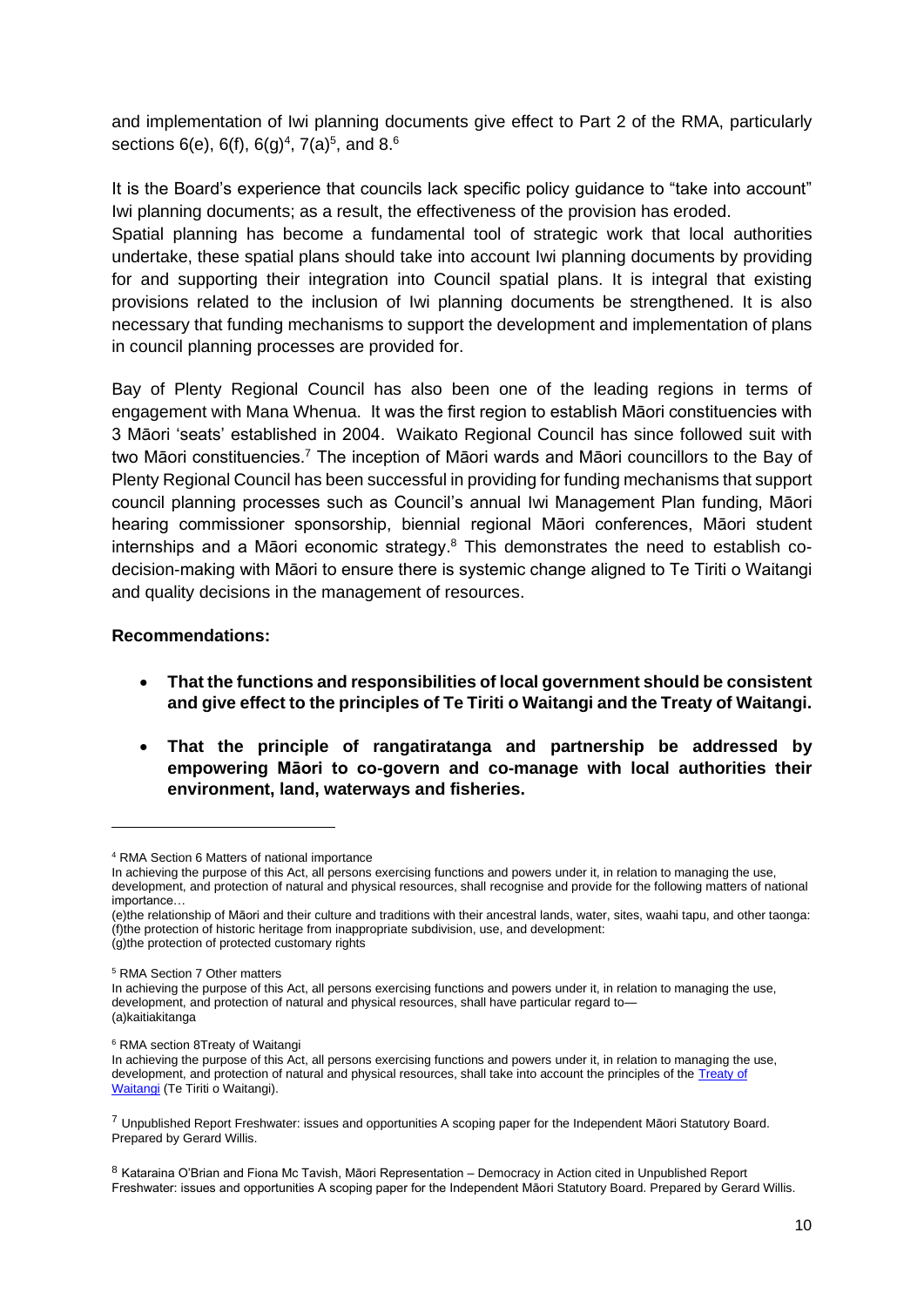- **That delegated responsibilities to local government should include upholding Treaty rights and interests of Māori,**
- **That section 8 raise the legal status of Treaty provisions from "take into account" to "give effect to and provide for Te Tiriti o Waitangi. In addition section 8 could include further articulation of Treaty principles to avoid confusion and aid to interpretation.**
- **That the Te Tiriti o Waitangi provision include mechanisms to audit performance and effectiveness of authorities, similar to the role of the Independent Māori Statutory Board (LGA 2009) at a national and regional level to ensure that all parties are meeting their legislative obligations.**
- **That Iwi authorities be provided with funding to support their participation and contribution to resource management decisions and processes.**
- **That existing provisions related to the inclusion of Iwi planning documents be strengthened and include funding mechanisms to support the development and implementation of plans in council planning processes.**

## **Issue 4 and 7: Strategic integration across the resource management system and policy and planning framework**

In Tāmaki Makaurau, the Auckland Plan 2018 provided a better process and engagement with Māori. At that time the Independent Māori Statutory Board had become more established with a set of instruments and review findings. It had been actively involved at all stages of the Auckland Plan development at political and executive levels.

The experience of the Independent Māori Statutory Board in Tāmaki Makaurau is that spatial planning has been critical in ensuring (1) a clear spatial planning framework for the Auckland Region; and (2) that appropriate recognition and provision has been taken of the rights and interests of Mana Whenua and Mataawaka through the development of the Māori Plan and Schedule of Issues of Significance (updated in 2017).

Working with Māori in 2012, the Independent Māori Statutory Board developed the Māori Plan that has a 30-year timeframe. Its sets out their values, aspirations and outcomes and includes a value based Māori Wellbeing measurement system. From this the Independent Māori Statutory Board produced Māori value reports and two Māori Reports as the evidence base to inform the Schedule of Issues of Significance for Māori and decision-making.

The Māori Plan complements the Auckland Plan in part illustrated by Auckland Council's resolution to use it when developing the Auckland Plan 2018. It takes a Te Ao Māori perspective with an intergenerational and integrating outcome approach.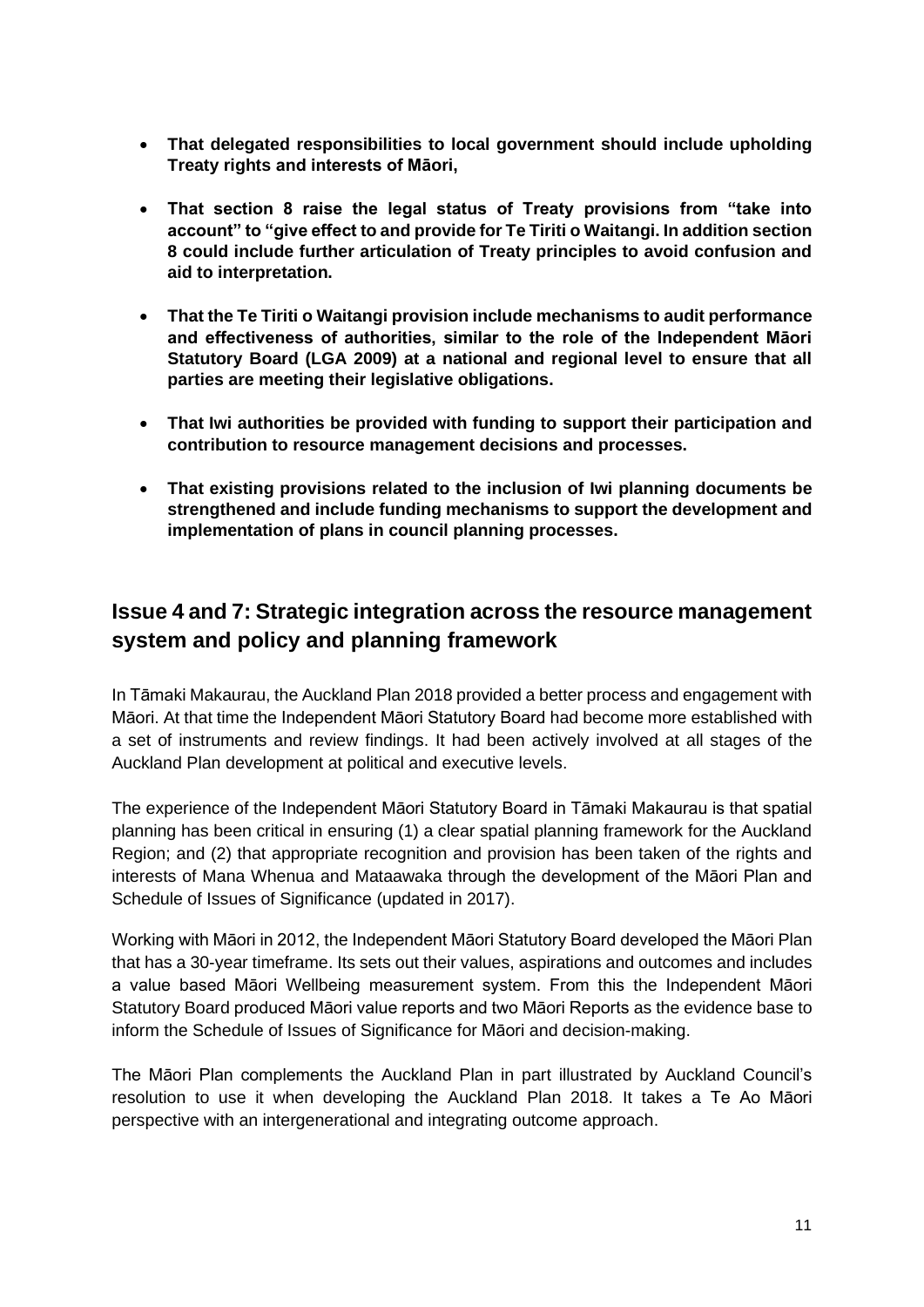As Treaty partners involved in decision-making, Iwi can be empowered to use a Māori Plan approach which would then form the basis of a Māori Spatial Plan which would be a key instrument for developing a spatial plan.

A Māori Spatial Plan would also draw together Māori interests and long-term priorities from all the Iwi Management Plans in the region with more Iwi specific short-medium term interests and priorities being addressed through second order plans plan eg Area Plans and Master Plans. In some plan processes councils generally refer to the existence of Iwi Management Plans; note that they have considered them but on the whole there is no evidence that councils have addressed and responded to them specifically. The Board recommends that the existing legal provision for Iwi documents be significantly strengthened to give effect to Iwi planning documents registered with local authorities.

The Board has been involved in the lower order spatial plans known as Areas Plans that focus on Local Board areas. We note that engagement with Māori has improved over time with these plans but note that Māori sometimes do not have the time and the resources to participate. To date such plans have been strongly owned by a Local Board and become a vehicle for them to advocate for resourcing. Ideally the Areas Plans should have a statutory status, having a stronger link to the Auckland Plan especially its development strategy, and be more subregionally based. Then they would be better pitched to shape Council's LTP decisions. This may also address the very weak link between the Auckland Plan and the LTP that acts predominantly as a 3-year budget.

The relationship between local and central government in developing and implementing the two Auckland Plans has been very political and patchy. Until the last couple of years central government seemingly stepped away from meaningful engagement at both political and executive levels. A Board member was part of work with central government on measures/targets, but this work did not progress. There are some good examples of working together with other sectors such as the ATAP Transport Project, however they do not take an integrated approach and do not address other wellbeing outcomes and equity issues.

A stronger legal link between the Spatial Plan/Auckland Plan (with greater emphasis on development strategy – with long range funding and financing pathways) and the second order plans of both local and central government is needed. This would then encourage the local government Long-term Plans and departmental budgets of key department to become more strategic. It may also improve the political discourse and negotiation. The same applies to making a stronger legislative link between the Auckland Plan and the Unitary Plan.

A more integrated spatial approach to plan-making that has a focus on outcomes points to the desirability and simplicity of integrated institutional arrangements such as a unitary council. Aware of the time and costs of developing an Auckland Sustainability framework and the Regional Growth Strategy we consider that without a Unitary Council it would have taken much more process and resources to develop the Auckland Plan. Regions with larger populations and growth pressures would need to establish unitary councils or put in place mechanisms to operate in a unitary manner..

Therefore we propose that there should be some additional legal provisons, principles and expectations to strengthen and /or establish current arrangements.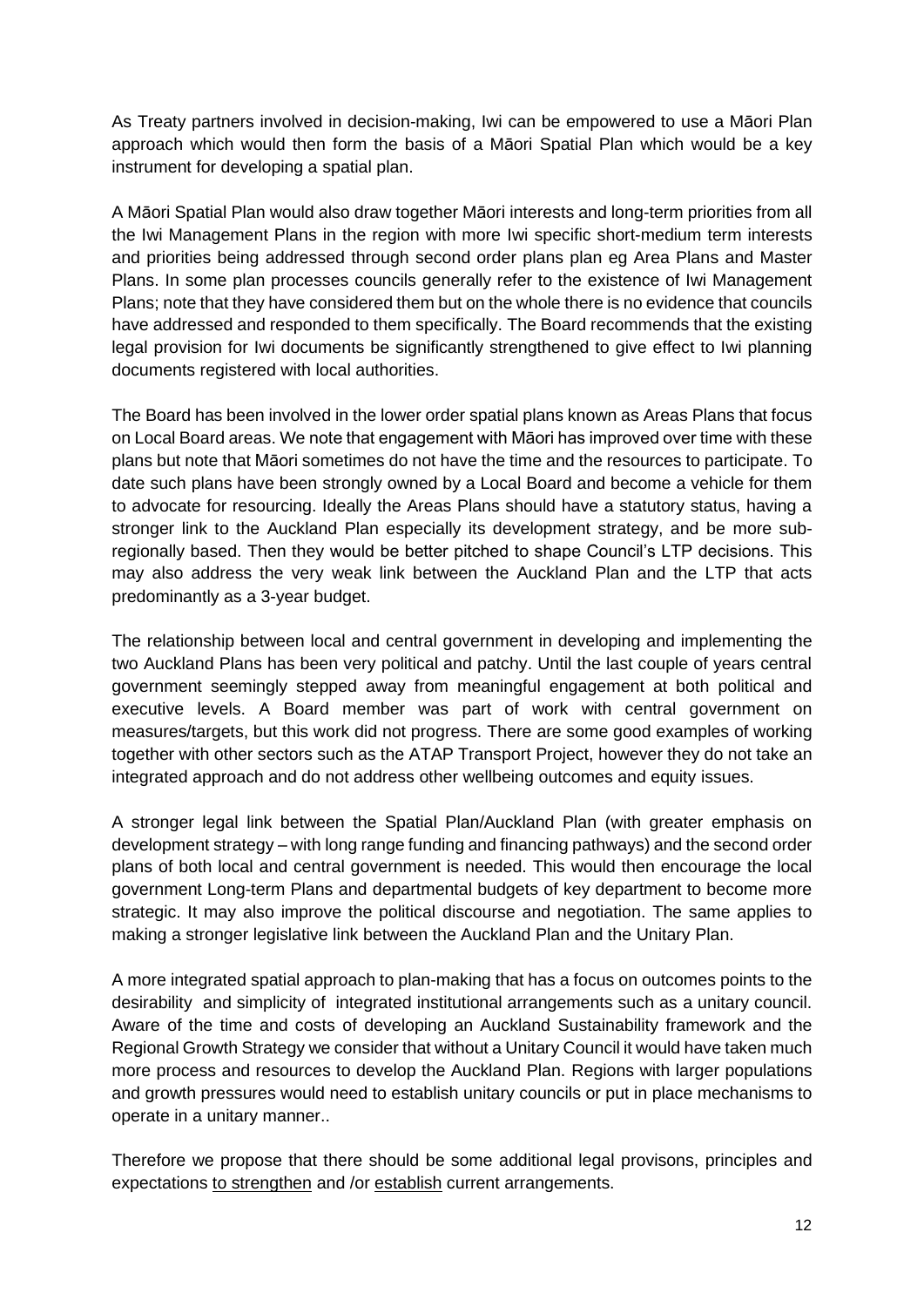#### **Recommendations:**

- **That the existing legal provision for Iwi documents be significantly strengthened and provided for in council planning documents and processes.**
- **That there be some legal provisons, principles and expectations to strengthen and/or establish:** 
	- **Spatial planning complemented by a Māori Spatial Plan (building on the Independent Māori Statutory Board Māori Plan approach)**
	- **The relationship of the Spatial Plan, Unitary Plan, second order plans and the medium and long-term funding pathways and budgets eg LTP and departmental budgets**
	- **The provisions for Iwi Management Plans or Iwi documents**
	- **The relationships of the two arms of government and their relationship with Māori**
	- **Parameters on how the two arms on government work together with the Treaty partners in the resource management system to develop a spatial plan.**

### **Issue 5: Addressing climate change and natural hazards**

The Board considers that as a first step the purpose and legal framework for resource management decision-making be set.

These resource management decision-makers (with Māori as Treaty Partners) will then able to then address climate change and hatural hazard challenges taking a long-range outcome focus and be guided by a Te Ao Māori, mātauranga Māori approaches and sound research.

In other words, climate change and natural hazard challenges and the regional adaptation plans be addressed in the development of the spatial plan and that policies and regulatory actions be set in second order plans such as the Unitary Plan. Creating a parallel or separate processes for these challenges would create added demand on limited resources.

Key climate change and hatural hazard measures and targets would be reported as part of spatial plan and second order plans, unitary plan reporting and also have national auditing.

#### **Recommendation:**

• **That any resource management legislation enacted to address climate change uphold Treaty obligations and enhance rangatiratanga and kaitiakitanga of Mana Whenua, Iwi and Hapū and their tribal territory**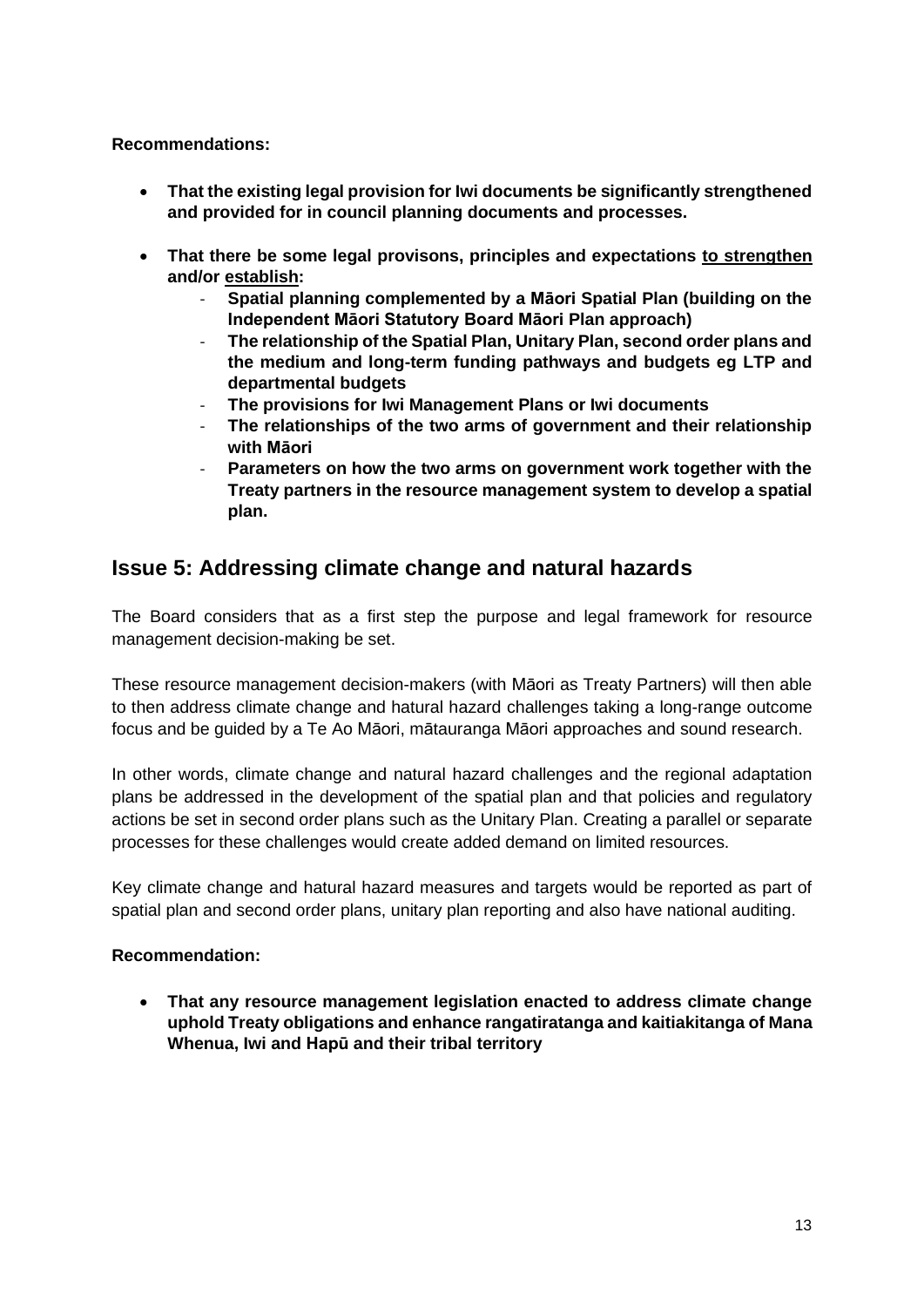## **Issue 6: National direction**

The problem with the RMA system is it was bought into effect with no national guidance or direction for about 10-15 years. Every local authority was left to flounder around and make their own decisions about resources whereas a national approach would have greatly enhanced outcomes for both planning and resource use and development. The issue is not whether there is one over-arching National Policy Statement or several. The issue is that such policy statements are necessary and crucial to ensuring national consistency.

There has been inconsistent approach across local government in conducting effective relationships with Mana Whenua and Māori and giving effect to statutory obligations. This is a consequence of insufficient capability, policies and processes. National guidance is required and we propose that there be a National Policy Statement on Te Tiriti/ the Treaty in the resource management system (this would not include the Treaty Settlement process).

#### **Recommendation:**

- **That the revised resource management system establish a National Policy Statement to guide authorities on provisions related to giving effect to Te Tiriti o Waitangi and the Treaty of Waitangi, including guidance on Iwi with overlapping interests.**
- **That the revised resource management system establish a National Policy Statement to guide authorities on spatial planning that also includes guidance on recognition and protection of Māori cultural landscapes e.g maunga in Tamaki Makaurau.**

### **Issue 11: System monitoring and oversight**

In terms of the support from central government in addition to resources (largely financial and capacity provision) significant guidance will need to accompany any change to the decision making framework. This could look like:

- Guidance material
- Specific direction such as in the form of an NPS on way in which the 4 wellbeing areas can be incorporated into decision making including guidance on Treaty principles. This would include guidance on development of a regional Māori spatial plan (Mana Whenua and Mataawaka, covering both Article 2 and Article 3 matters).
- Model provisions
- Model frameworks for Māori Boards or similar

#### **Recommendation:**

• **That the panel considers the issues and solutions outlined in this submission to improve Issue 11 – System monitoring and oversight.**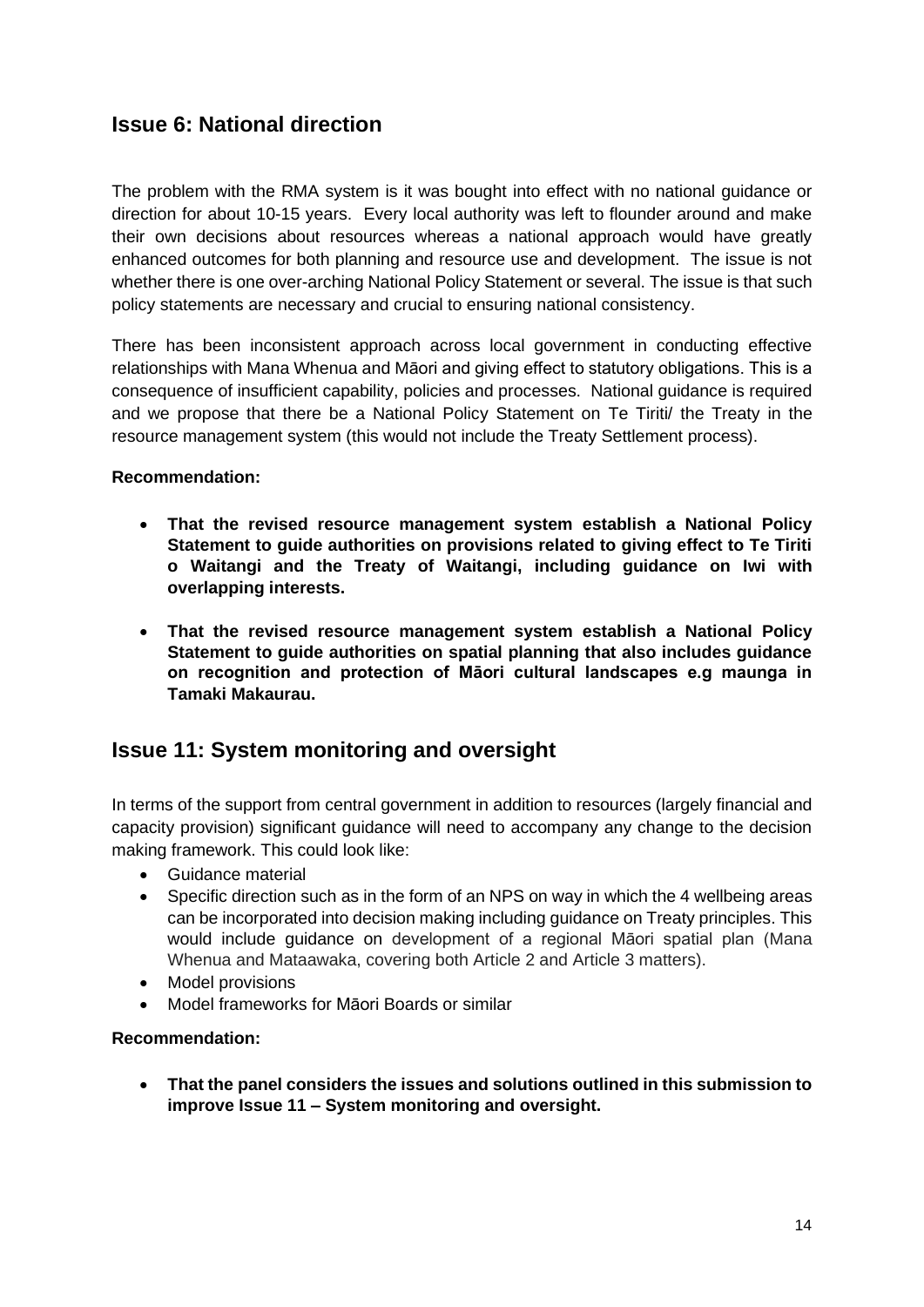## **Issue 12 and 13: Compliance, monitoring and enforcement/ Institutional Roles and Responsibilities**

The Board considers that limited direction and resources have been applied to monitoring evaluation, and enforcement of the resource management system at all levels. The lack of integration across the various plans has meant a proliferation of expectations, guidance and free-floating measures. They have high transaction and resource costs to monitor and review, resulting in patchy responses and little correction.

Central Government national direction and standard setting is starting to get established. The National Monitoring System is relatively young and is mostly process and output focussed. The NES are established by regulation and there has been limited evaluation and considered response to their results. The Environmental Protection Authority has a role in respect of significant consents and enforcement; with the PCE, as a statutory officer providing independent advice of the environmental system, and environmental reporting.

The RM Review provides an opportunity to build on the RM monitoring and reporting to provide clarity and improved monitoring and reporting, for environmental reporting but also the all the well-beings in a spatial plan. We note that there are helpful provisions across legislation for monitoring and reporting; and propose building on these with clarifying responsibilities and establishing a new entity.

We consider that a spatially-based holistic outcomes approach will require more thorough and practicable measurement, evaluation and enforcement. This should bring a greater up front use of research and evidence in the plan development rather than as part of appeal process. As part of good practice, measurement should be undertaken and part of the planning process – not as any afterthought. Some solid initial investigation and then prioritisation by stakeholders will avoid a multitude of measures/ targets.

The Board assumes that there are at least three levels of monitoring and reporting:

- Resource management system level (national level) for direction setting and system effectiveness
- Regional level; (spatial planning direction setting)
- Implementation in the region (Agency, Mana Whenua, Applicant)

Set out in an attachment table are proposals for these levels of monitoring and reporting.

Instead of a staged approach to reform that will delay addressing the obvious challenges, the Board supports a transformative approach that strengthens existing instruments that will require a new entity to drive this reform. We do not consider that any existing agency has the requisite knowledge base and skill sets to set up expectations, critical success factors and undertake robust reviews and audits of the new RM system.

Consistent with supporting a Treaty-based decision-making framework in RM decisionmaking, this new entity would include a National Advisory Māori Board to monitor efficiency and effectiveness of Treaty-based provisions. This could include or setting up expectations and measures for central government, local government and Iwi/tangata whenua, to identify and account for Te Tiriti, rangatiratanga and kaitiakitanga objectives in their direction, planning and monitoring/review.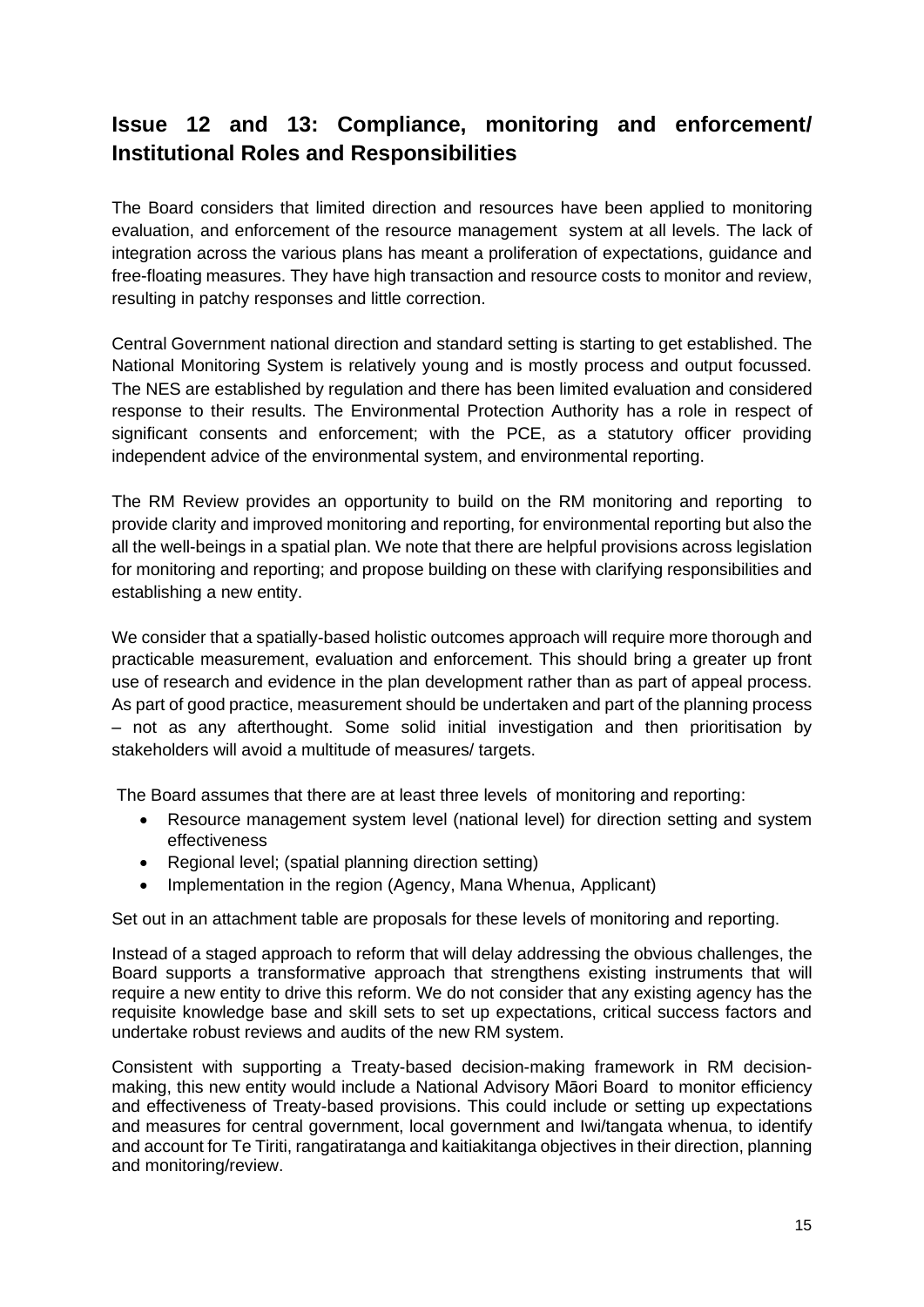**Recommendations:**

- **Note that three levels of direction-setting, monitoring and reporting are required for the resource management system.**
- **That a new national body that includes a Māori Board is established that sets direction for the resource management system and undertakes audits of performance including meeting Treaty responsibilities.**
- **That key government departments are responsible for setting expectations, standards and guidance, and measures / bottom lines for the four wellbeing.**
- **That local government operates at a regional level as unitary councils with a Māori Board (with members selected by an iwi selection panel) or using a unitary council model.**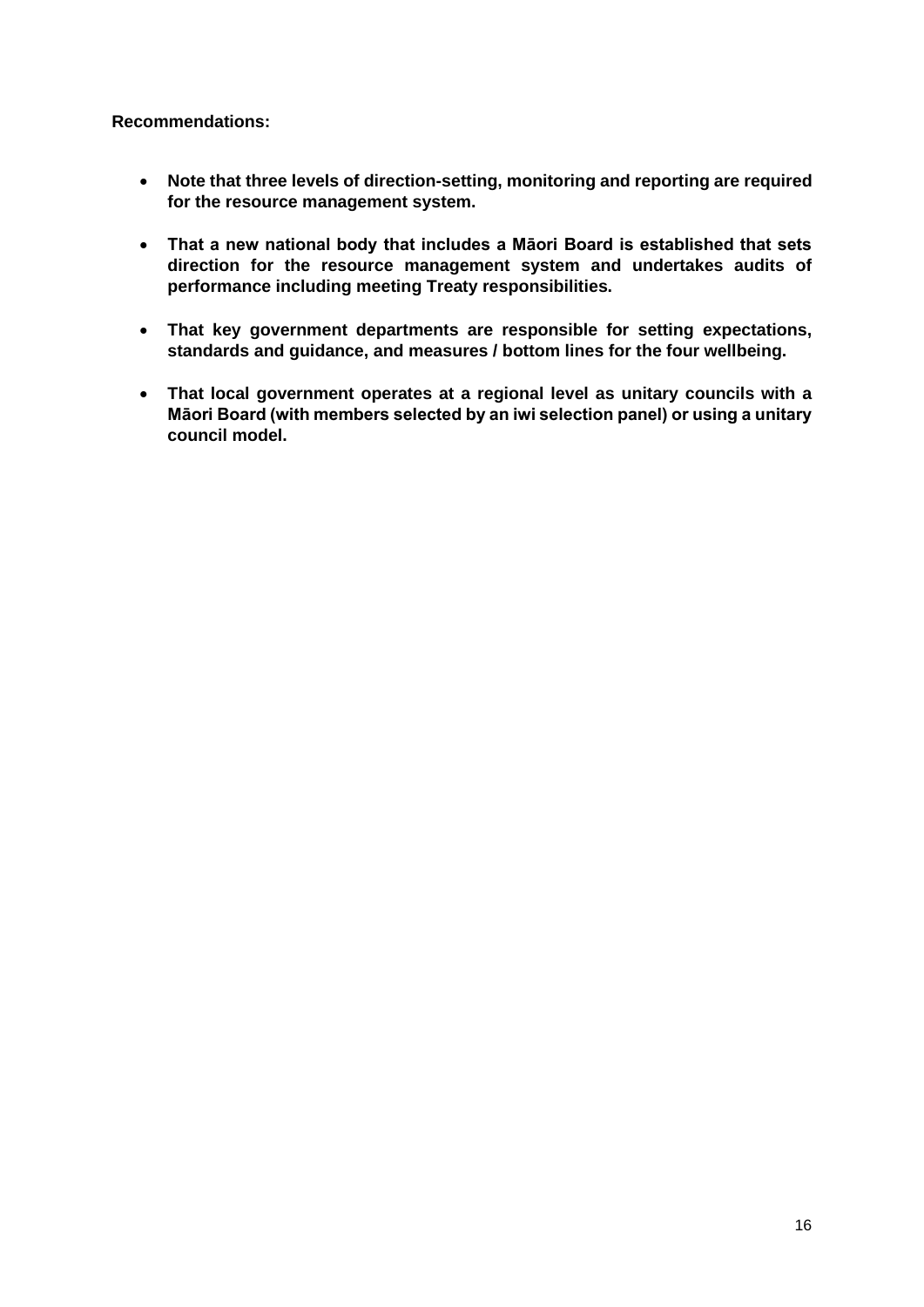Attachment : Instruments for Compliance, Monitoring and Compliance

| Goal-Instruments                                                                                                   | Agency                                                                                                                                                                                                                    | <b>Expectations to</b>                                                                                                           | Comment                                                                                                                                                                                                                         |
|--------------------------------------------------------------------------------------------------------------------|---------------------------------------------------------------------------------------------------------------------------------------------------------------------------------------------------------------------------|----------------------------------------------------------------------------------------------------------------------------------|---------------------------------------------------------------------------------------------------------------------------------------------------------------------------------------------------------------------------------|
| <b>Ongoing effectiveness of the</b><br><b>RM System</b><br>Monitoring and Reporting on<br>RM System                | New Agency - Crown Owned<br>Entity - with National Advisory<br>Māori Board.<br>Infrastructure<br>from<br>Input<br>Commission, EPA and PCE                                                                                 | CG/LG Performance focus<br>Expectations and guidance<br>audits<br><b>Review</b><br>and<br>as<br>required<br><b>Treaty Audits</b> | EPA is environmentally focussed.<br><b>This</b><br>entity<br>also<br>new<br>covers<br>development/spatial planning/the four well-<br>beings<br>The National Advisory Māori Board could<br>provide advice to non-growth regions. |
| <b>National</b><br>direction<br>and<br>standard setting                                                            | Te Arawhiti - The Office for Māori<br>Crown Relations (Treaty)                                                                                                                                                            | Councils                                                                                                                         |                                                                                                                                                                                                                                 |
| National spatial plan policy<br>statement and standards                                                            | <b>MfE</b><br>(environment/urban<br>development)                                                                                                                                                                          |                                                                                                                                  | The Chief Statistician is independent re<br>indicators                                                                                                                                                                          |
| <b>NPS for Treaty Principles</b>                                                                                   | MfE/Chief<br>Statistician<br>for<br>wellbeing indicators<br>Oversight<br>from the central<br>agencies<br>$\equiv$ $\equiv$<br>e.g.<br>strategic<br>direction, infrastructure, funding<br>and financing, CE accountability |                                                                                                                                  |                                                                                                                                                                                                                                 |
| <b>Accountability</b><br>local<br>to<br>communities<br>Developing, monitoring<br>and<br>reporting on spatial plans | Unitary Council with regional<br>Māori Board (growth regions)<br>including a Māori Spatial Plan<br>Council/RC<br><b>District</b><br>joint<br>committee (smaller non growth<br>regions)                                    | Three-yYearly<br>full<br>report<br>LTP)<br>(prior<br>to<br>for<br>accountability to communities                                  | Yearly theme-based reports focussing on<br>impacts and responses<br>Ensure responsiveness to regional/local<br>aspirations and circumstances                                                                                    |